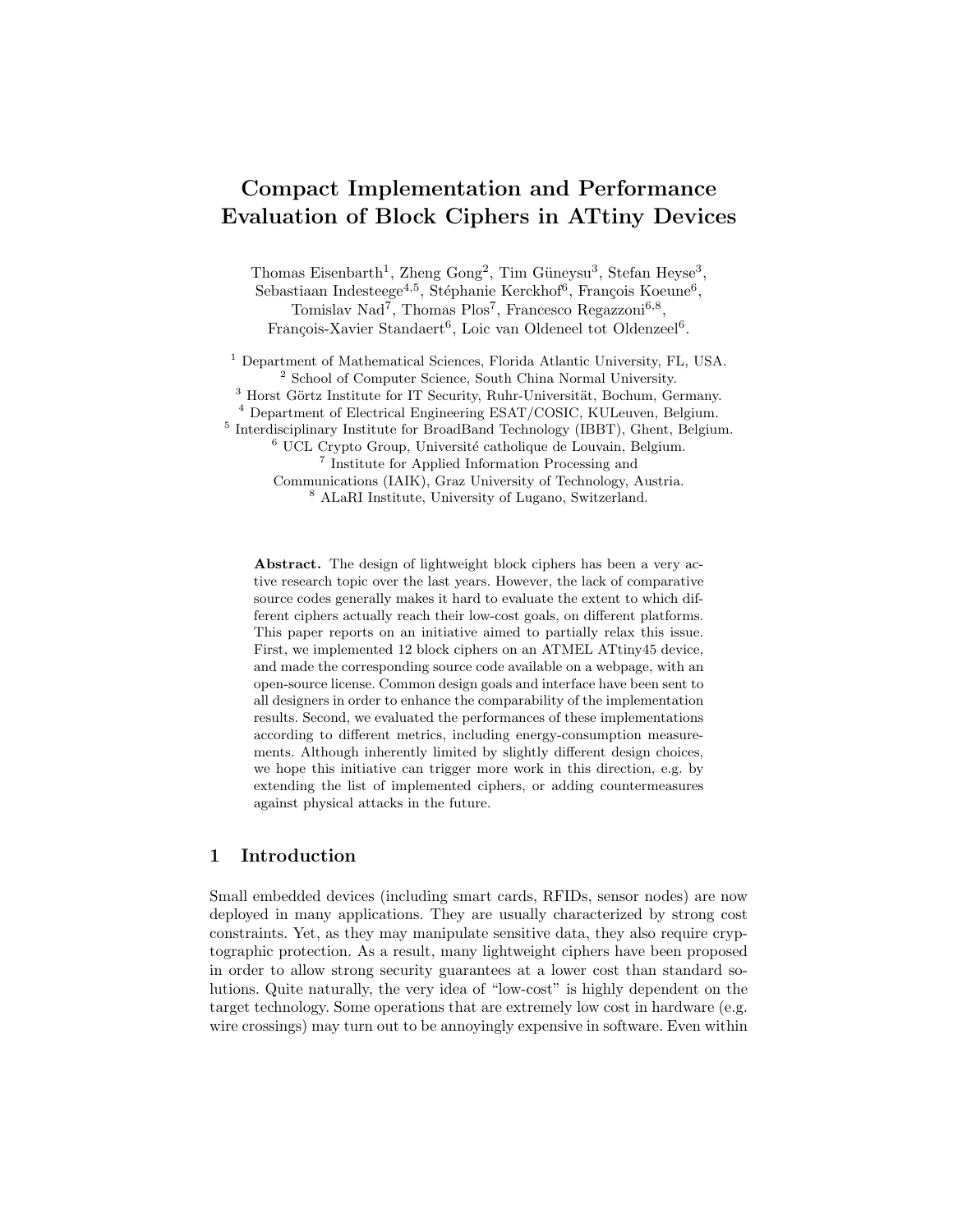a class of similar devices (e.g. software), the presence or absence of some options (such as hardware multipliers) may cause strong variations in the performance analysis of different algorithms. As a result, it is sometimes difficult to have a good understanding of which algorithms are actually lightweight on which device. Also, the lack of comparative studies prevents a good understanding of the cost vs. performance tradeoff for these algorithms.

In this paper, we consider this issue of performance evaluation for lowcost block ciphers, and investigate their implementation in ATMEL ATtiny devices [4], i.e. small microcontrollers, with limited memory and instruction set. Despite the relatively frequent use of such devices in different applications, little work has been done in benchmarking cryptographic algorithms in this context. Notable exceptions include B. Poettering's open-source codes for the AES Rijndael [2], the XBX frameworks from CHES 2010 [20] and an interesting survey of lightweight cryptography implementations [10]. Unfortunately, these references are still limited by the number of ciphers under investigation and the fact that their source code is not always available for evaluation.

Following, the goal of our work is to extend the benchmarking of 12 lightweight and standard ciphers, and to make their implementation available under an opensource license. The ciphers were chosen according to three criteria: all selected candidates should (a) give no indication of flawed security, (b) be freely usable without patent restrictions and (c) likely result in lightweight implementations with a footprint of less than 256 bytes of RAM and 4 KB of code size for a combined encryption and decryption function.

In order to make comparisons as meaningful as possible, we tried to adapt the guidelines proposed in [11] for the evaluation of hardware implementations to our software context. Yet, as the project was involving 12 different designers, we also acknowledge that some biases can appear in our conclusions, due to slightly different implementation choices. Hence, as usual for performance evaluations, looking at the source codes is essential in order to properly understand the reasons of different performance figures. Overall, we hope that this initiative can be used as a first step in better analyzing the performances of block ciphers in a specific but meaningful class of devices. We also hope that it can be used as a germ to further develop cryptographic libraries for embedded platforms and, in the long term, add security against physical attacks (e.g. based on faults or side-channel leakage) as another evaluation criteria.

The rest of the paper is structured as follows. Section 2 contains a brief specification of the implemented ciphers. Section 3 establishes our evaluation methodology and metrics, followed by Section 4 that gives details about the ATtiny45 microcontroller. Section 5 provides succinct descriptions and motivation of the implementation choices made by our 12 designers. Finally, our performance evaluations are in Section 6 and conclusions are drawn in Section 7. The webpage containing all our open-source codes is given here [1].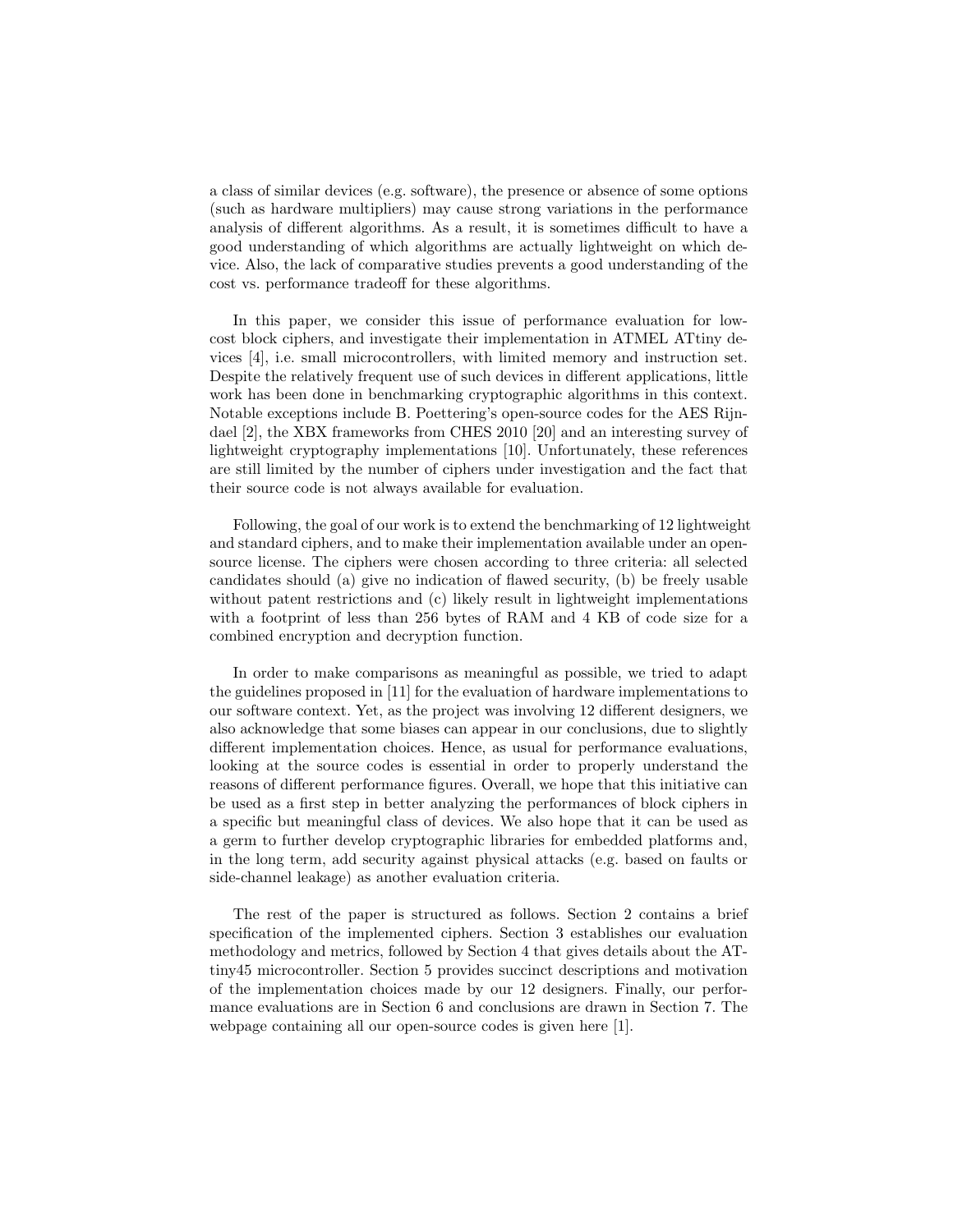#### 2 List of Investigated Ciphers

AES Rijndael [8] is the new encryption standard selected in 2002 as a replacement of the DES. It supports key sizes of 128, 192 or 256 bits, and block size of 128 bits. The encryption iterates a round function a number of times, depending on the key size. The round is composed of four transformations: SubBytes (that applies a non-linear S-box to the bytes of the states), ShiftRows (a wire crossing), MixColumns (a linear diffusion layer), and finally AddRoundKey (a bitwise XOR of the round key). The round keys are generated from the secret key by means of an expansion routine that re-uses the S-box used in SubBytes. For low-cost application, the typical choice is to support only the key size of 128 bits.

DESL, DESX, and DESXL [15] are lightweight variants of the DES cipher. For the L-variant, all eight DES S-boxes are replaced by a single S-Box with well chosen characteristics to resist known attacks against DES. Additionally the initial permutation  $(IP)$  and its inverse  $(IP^{-1})$  are omitted, because they do not provide additional cryptographic strength. The X-variant includes an additional key whitening of the form:  $\text{DESX}_{k,k1,k2}(x) = k2 \oplus \text{DES}_k(k1 \oplus x)$ . DESXL is the combination of both variants. The main goal of the developer was a low gate count in hardware implementations as for the original DES.

HIGHT [13] is a hardware-oriented block cipher designed for low-cost and lowpower applications. It uses 64-bit blocks and 128-bit keys. HIGHT is a variant of the generalized Feistel network and is only composed of simple operations: XOR, mod 2<sup>8</sup> additions and bitwise rotations. Its key schedule consists of two algorithms: one generating whitening key bytes for initial and final transformations; the other one for generating subkeys for the 32 rounds. Each subkey byte is the result of a mod  $2<sup>8</sup>$  addition between a master key byte and a constant generated using a linear feedback shift register.

IDEA [14] is a patented cipher whose patent expired in May 2011 (in all countries with a 20 year term of patent filing). Its underlying Lai-Massey construction does not involve an S-box or a permutation network such as in other Feistel or common SPN ciphers. Instead, it interleaves mathematical operations from three different groups to establish security, such as addition modulo  $2^{16}$ , multiplication modulo  $2^{16} + 1$  and addition in GF( $2^{16}$ ) (XOR). IDEA has a 128-bit key and 64-bit input and output. A major drawback of its construction is the inverse key schedule that requires the complex extended Euclidean algorithm during decryption. For efficient implementation, this complex key schedule needs to be precomputed and stored in memory.

KASUMI [3] is a block cipher derived from MISTY1 [18]. It is used as a keystream generator in the UMTS, GSM, and GPRS mobile communications systems. It has a 128-bit key and 64-bit input and output. The core of KASUMI is an eight-round Feistel network. The round functions in the main Feistel network are irreversible Feistel-like network transformations. The key scheduling is done by bitwise rotating the 16-bit subkeys or XORing them with a constant. There are two S-boxes, one 7 bit and the other 9 bit.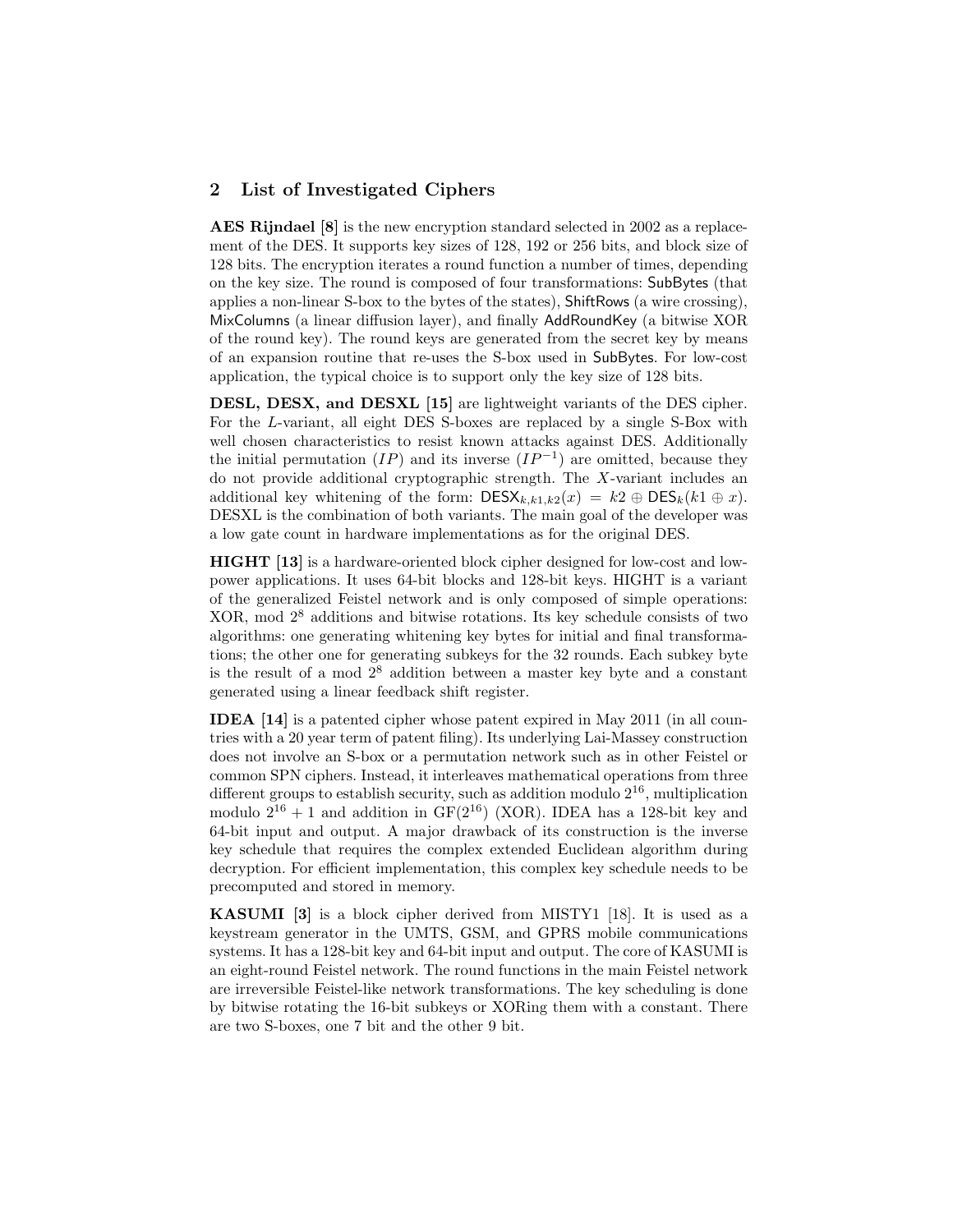KATAN and KTANTAN [6] are two families of hardware-oriented block ciphers. They have 80-bit keys and a block size of either 32, 48 or 64 bits. The cipher structure resembles that of a stream cipher, consisting of shift registers and non-linear feedback functions. A LFSR counter is used to protect against slide attacks. The difference between KATAN and KTANTAN lies in the key schedule. KTANTAN is intended to be used with a single key per device, which can then be burnt into the device. This allows KTANTAN to achieve a smaller footprint in a hardware implementation. In the following, we considered the implementation of KATAN with 64-bit block size.

KLEIN [12] is a family of lightweight software oriented block ciphers with 64-bit plaintexts and variable key length (64, 80 or 96 bits - our performance evaluations focus on the 80-bit version). It is primarily designed for software implementations in resource-constrained devices such as wireless sensors and RFID tags, but its hardware implementation can be compact as well. The structure of KLEIN is a typical Substitution-Permutation Network (SPN) with 12/16/20 rounds for KLEIN-64/80/96 respectively. One round transformation consists of four operations AddRoundKey, SubNibbles (4-bit involutive S-box), RotateNibbles and MixNibbles (borrowed from AES MixColumns). The key schedule of KLEIN has a Feistel-like structure. It is agile even if keys are frequently changed and is designed to avoid potential related-key attacks.

mCrypton [16] is another block cipher designed for resource-constrained devices such as RFID tags and sensors. It uses a block length of 64 bits and a variable key length of 64, 96 and 128 bits. In this paper, we implemented the variant with a 96-bit key. mCrypton consists of an AES-like round transformation (12 rounds) and a key schedule. The round transformation operates on a  $4\times4$  nibble array and consists of a nibble-wise non-linear substitution, a columnwise bit permutation, a transposition and a key-addition step. The substitution step uses four 4-bit S-boxes. Encryption and decryption have almost the same form. The key scheduling algorithm generates round keys using non-linear S-box transformations, word-wise rotations, bit-wise rotations and a round constant. The same S-boxes are used for the round transformation and key scheduling.

NOEKEON [7] is a block cipher with a key length and a block size of 128 bits. The block cipher consists of a simple round function based only on bit-wise Boolean operations and cyclic shifts. The round function is iterated 16 times for both encryption and decryption. Within each round, a working key is XORed with the data. The working key is fixed during all rounds and is either the cipher key itself (direct mode) or the cipher key encrypted with a null string. The selfinverse structure of NOEKEON allows to efficiently combine the implementation of encryption and decryption operation with only little overhead.

PRESENT [5] is a hardware-oriented lightweight block cipher designed to meet tight area and power restrictions. It features a 64-bit block size and 80-bit or 128-bit key size (we focus on the 80-bit variant). PRESENT implements a substitution-permutation network and iterates 31 rounds. The permutation layer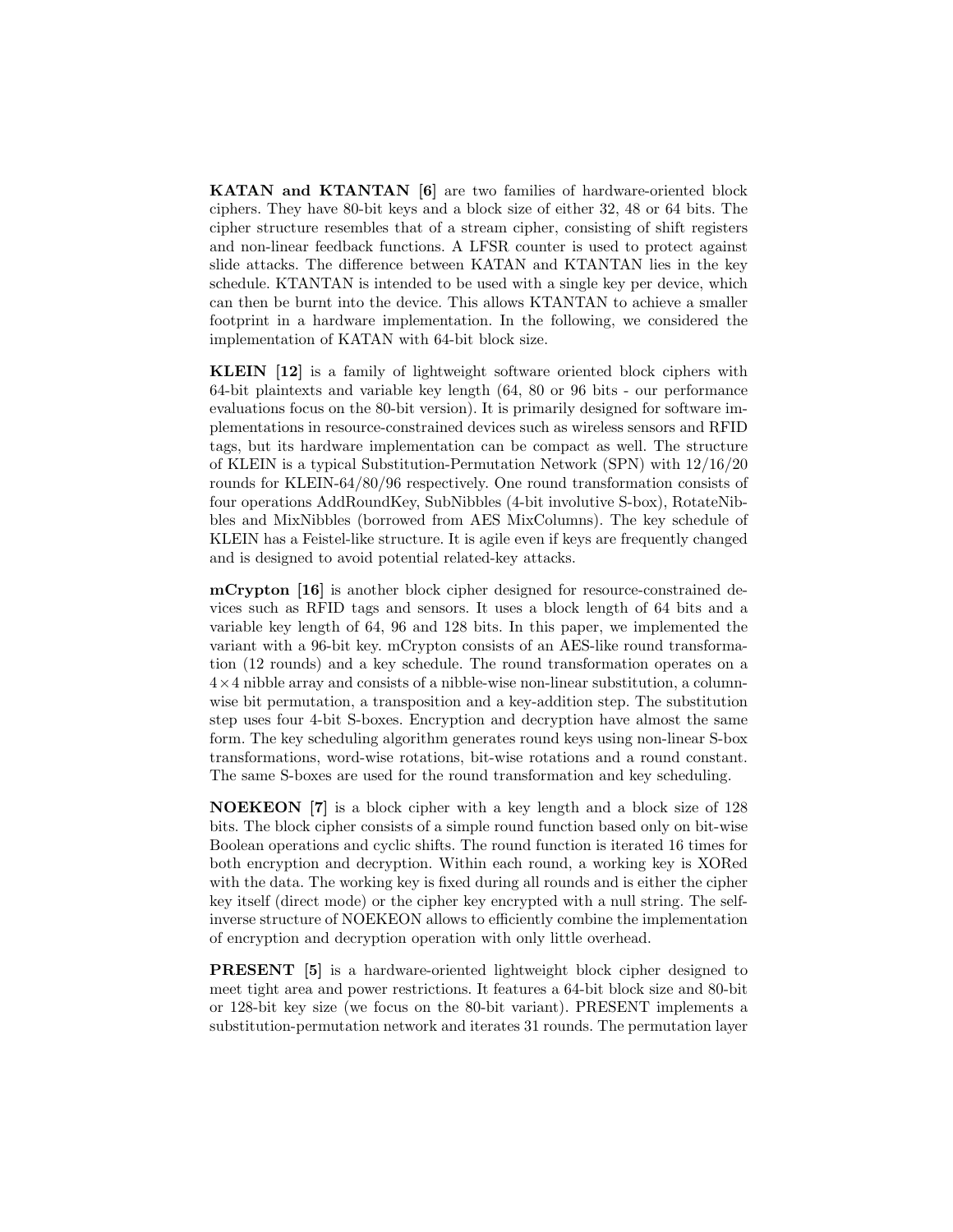consists only of bit permutations (i.e. wire crossings). Together with the tiny 4 bit S-box, the design enables minimalistic hardware implementations. The key scheduling consists of a single S-box lookup, a counter addition and a rotation.

SEA [19] is a scalable family of encryption algorithms, defined for low-cost embedded devices, with variable bus sizes and block/key lengths. In this paper, we implemented  $SEA_{96,8}$ , i.e. a version of the cipher with 96-bit blocks and keys. SEA is a Feistel cipher that exploits rounds with 3-bit S-boxes, a diffusion layer made of bit and word rotations and a mod  $2<sup>n</sup>$  key addition. Its key scheduling is based on rounds similar to the encryption ones and is designed such that keys can be derived "on-the-fly" both in encryption and decryption.

TEA [21] is a 64-bit block cipher using 128-bit keys (although equivalent keys effectively reduce the key space to  $2^{126}$ ). TEA stands for Tiny Encryption Algorithm and, as the name says, this algorithm was built with simplicity and ease of implementation in mind. A C implementation of the algorithm corresponds to about 20 lines of code, and involves no S-box. TEA has a 64-round Feistel structure, each round being based on XOR, 32-bit addition and rotation. The key schedule is also very simple, alternating the two halves of the key at each round. TEA is sensitive to related-key attacks using  $2^{23}$  chosen plaintexts and one related-key query, with a time complexity of 2<sup>32</sup> .

#### 3 Methodology and Metrics

In order to be able to compare the performances of the different ciphers in terms of speed, memory space and energy, the developers were asked to respect a list of common constraints, detailed hereunder.

- 1. The code has to be written in assembly, in a single file. It has to be commented and easily readable, for example, giving the functions the name they have in their original specifications.
- 2. The cipher has to be implemented in a low-cost way, minimizing the code size and the data-memory use.
- 3. Both encryption and decryption routines have to be implemented.
- 4. Whenever possible, and in order to minimize the data-memory use, the key schedule has to be computed "on-the-fly". The computation of the key schedule is always included in the algorithm evaluations.
- 5. The encryption process should start with plaintext and key in data memory. The ciphertext should overwrite the plaintext at the end of this process (and vice versa for decryption).
- 6. The target device is an 8-bit microcontroller from the ATMEL AVR device family, more precisely the ATtiny45. It has a reduced set of instructions and, e.g. has no hardware multiplier.
- 7. The encryption and decryption routines are called by a common interface.

The SEA reference code was sent as an example to all designers, together with the common interface (also provided on [1]).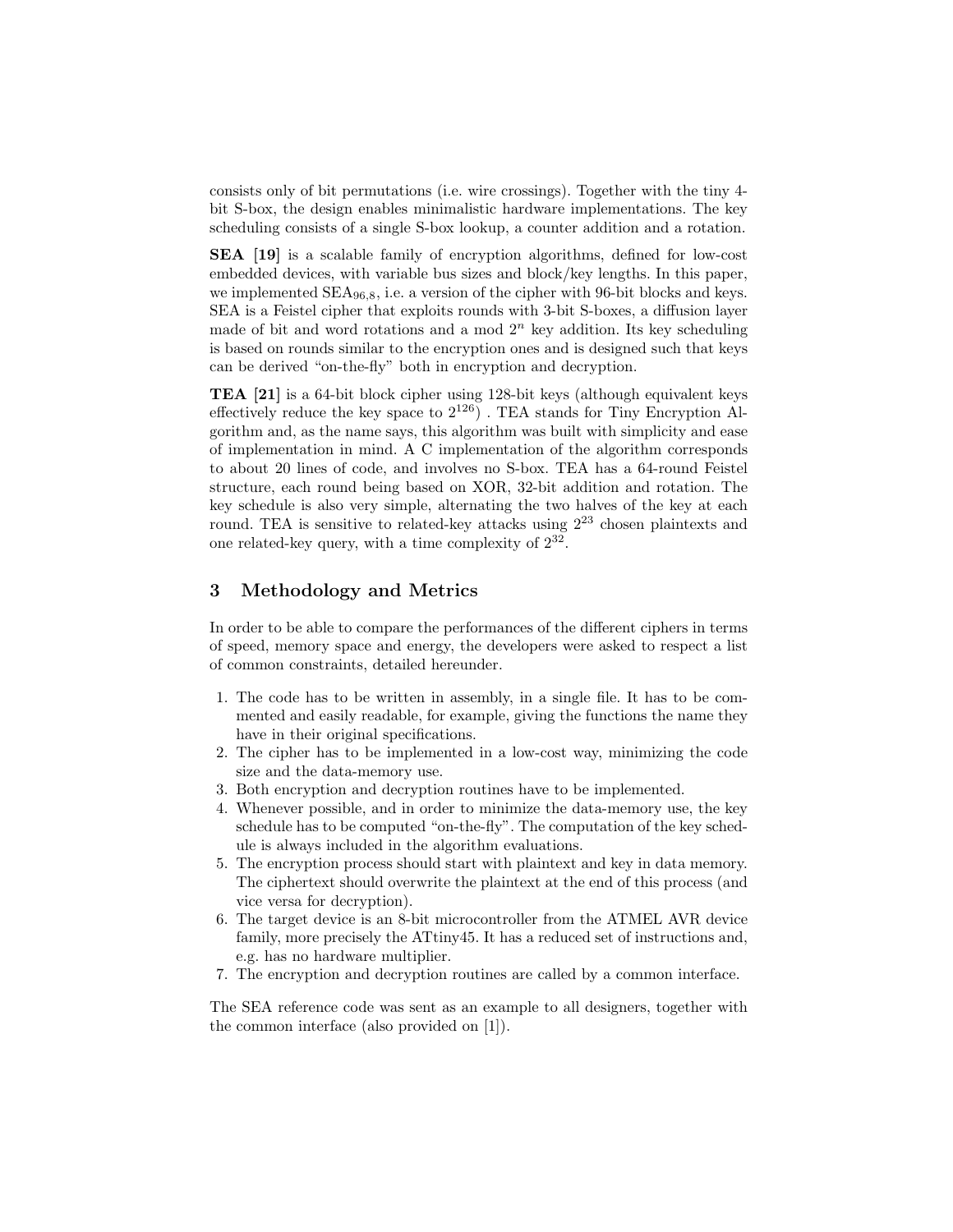The basic metrics considered for evaluation are code size, number of RAM words, cycle count in encryption and decryption and energy consumption. From these basic metrics, a combined metric was extracted (see Section 6). For the energy-consumption evaluations, each cipher has been flashed in an ATtiny45 mounted on a power-measurement board. A 22 Ohms shunt resistor was inserted between the Vdd pin and the 5V power supply, in order to measure the current consumed by the controller while encrypting. The common interface generates a trigger at the beginning of each encryption, and a second one at the end of each of them. The power traces were measured between those two triggers by our oscilloscope through a differential probe. The plaintexts and keys were generated randomly for each encryption. One hundred encryption traces were averaged for each energy evaluation. The average energy consumed by an encryption has been deduced afterwards, by integrating the measured current.

Note finally that, as mentioned in introduction, the 12 ciphers were implemented by 12 different designers, with slightly different interpretations of the low-cost optimizations. As a result, some of the guidelines were not always followed, because of the cipher specifications making them less relevant. In particular, the following exceptions deserve to be mentioned. (1) The key scheduling of IDEA is not computed "on-the-fly" but precomputed (as explained in Section 2). (2) The key in KATAN has to be restored externally for subsequent invocations. (3) The 4-bit S-boxes of KLEIN, mCrypton, PRESENT were implemented as 8-bit tables (because of a better memory vs. speed tradeoff).

#### 4 Description of the ATtiny45 Microcontroller

The ATtiny45 is an 8-bit RISC microcontroller from ATMEL's AVR series. The microcontroller uses a Harvard architecture with separate instruction and data memory. Instructions are stored in a  $4kB$  Flash memory (2048  $\times$  16 bits). Data memory involves the 256-byte static RAM, a register file with 32 8-bit generalpurpose registers, and special I/O memory for peripherals like timer, analogto-digital converter or serial interface. Different direct and indirect addressing methods are available to access data in RAM. Especially indirect addressing allows accessing data in RAM with very compact code size. Moreover, the ATtiny45 has integrated a 256-bytes EEPROM for non-volatile data storage.

The instruction-set of the microcontroller contains 120 instructions which are typically 16-bits wide. Instructions can be divided into arithmetic logic unit (ALU) operations (arithmetic, logical, and bit operations) and conditional and unconditional jump and call operations. The instructions are processed within a two-stage pipeline with a pre-fetch and an execute phase. Most instructions are executed within a single clock cycle, leading to a good instructions-percycle ratio. Compared to other microcontrollers from ATMEL's AVR series such as the ATmega devices, the ATtiny45 has a reduced instruction set (e.g. no multiply instruction), smaller memories (Flash, RAM, EEPROM), no in-system debug capability, and less peripherals. However, the ATtiny45 has lower power consumption and is cheaper in price.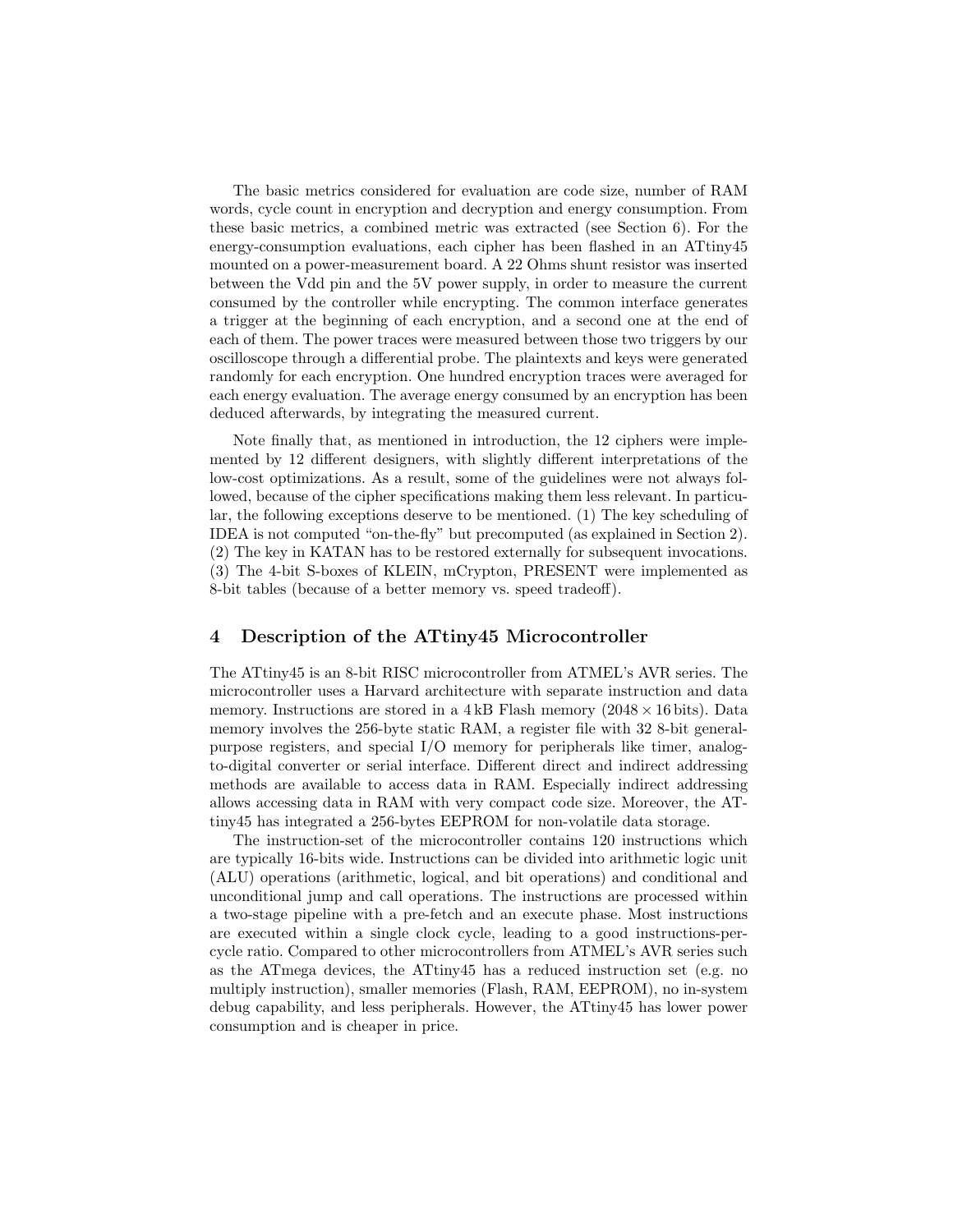#### 5 Implementation Details

AES Rijndael. The code was written following the standard specification and operates on a state matrix of 16 bytes. In order to improve performance, the state is stored into 16 registers, while the key is stored in RAM. Also, 5 temporary registers are used to implement the MixColumn steps. The S-box and the round constants were implemented as simple look-up tables. The multiplication operation needed in the MixColums is computed with shift and XOR instructions.

DESXL. In order to keep code size small, we wrote a function which can compute all permutations and expansions depending on the calling parameters. This function is also capable of writing six bit outputs for direct usage as S-box input. Because of the bit-oriented structure of the permutations which are slow in software, this function is the performance bottleneck of the implementation. The rest of the code is straightforward and is written according to the specification. Beside the storage for plain/ciphertext and the keys  $k, k_1, k_2$ , additional 16 bytes of RAM for the round key and the state are required. The S-box and all permutation and expansion tables are stored in Flash memory and processed directly from there.

HIGHT. The implementation choices were oriented in order to limit the code size. First, the intermediate states are stored in RAM at each round, and only two bytes of text and one byte of key are loaded at a time. This way, it is possible to re-use the same code fragment four times per round. Next, the byte rotation at the output of the round function is integrated in the memory accesses of the surrounding functions, in order to save temporary storage and gain cycles. Eight bytes of the subkeys are generated once every two rounds, and are stored in RAM. Finally, excepted for the mod  $2^8$  additions that are replaced by mod  $2^8$ subtractions and some other minor changes, decryption uses the same functions as encryption.

IDEA. This cipher was implemented including a precomputed key schedule performed by separate functions for encryption and decryption, respectively, prior the actual cipher operation. During cipher execution the precomputed key (104 bytes) is then read byte by byte from the RAM. The plaintext/ciphertext and the internal state are kept completely in registers (using 16 registers) and 9 additional registers are used for temporary computations and counters. IDEA requires a 16-bit modular multiplication as basic operation. However, in the AVR device used in this work, no dedicated hardware multiplier unit is available. Multiplication was therefore emulated in software resulting in a data-dependent execution time of the cipher operation and an increased cycle count (about a factor of 4) compared to an implementation for a device with a hardware multiplier. Note that IDEA's multiplication is special and maps zero as any input to  $2^{16}$  (which is equivalent to  $-1 \mod 2^{16} + 1$ ). Therefore, whenever a zero is detected as input to the multiplication, our implementations returns the additive inverse of the other input, reduced modulo  $2^{16} + 1$ .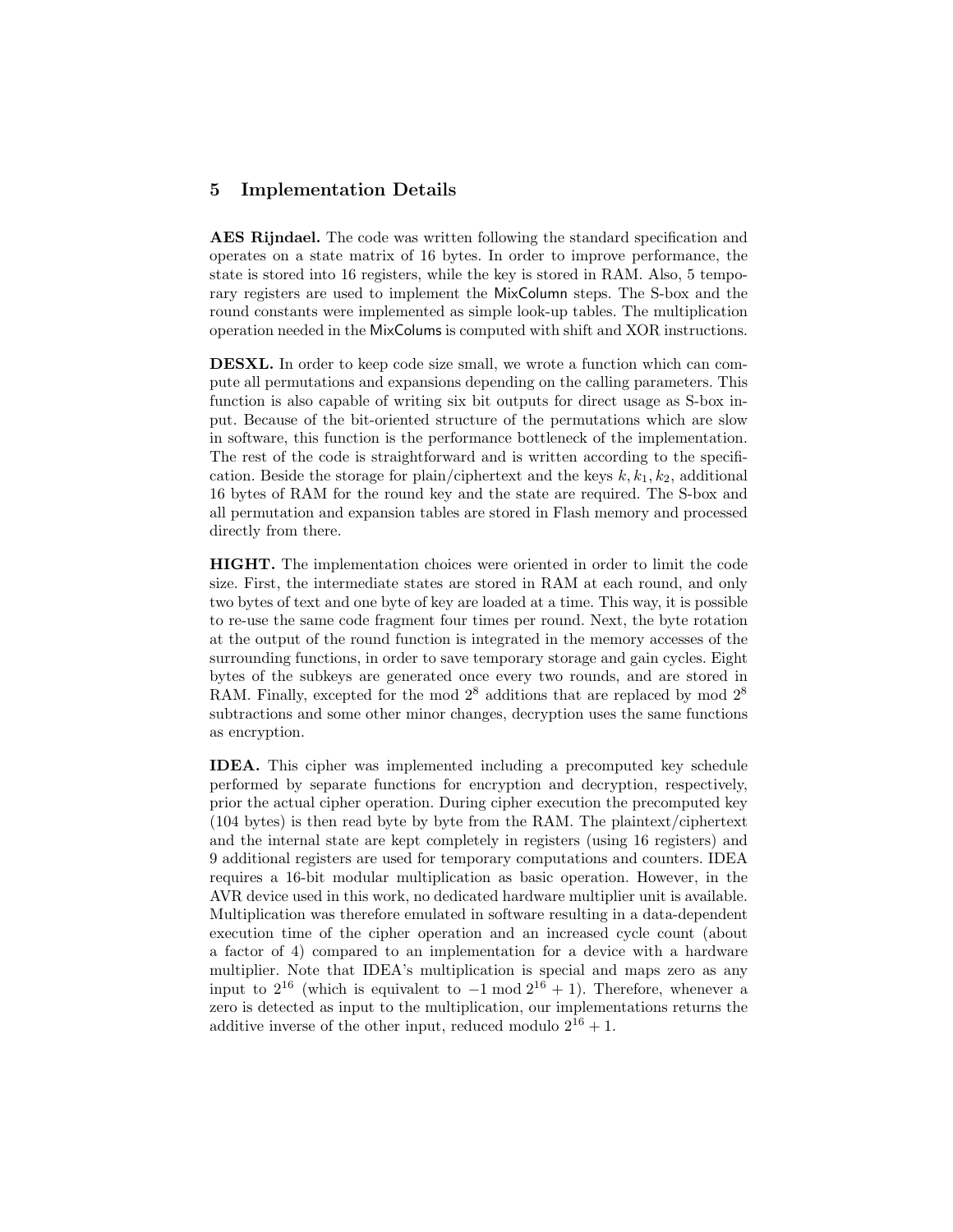KASUMI. The code was written following the functions described in the cipher specifications. During the execution, the 16-byte key remains stored in the RAM, as well as the 8-byte running state. This allows using only 12 registers and 24 bytes of RAM. Some rearrangements were done to skip unnecessary moves between registers. The 9-bit S-box was implemented in an 8-bit table, with the MSBs concatenated in a secondary 8-bit table. The 7-bit S-box was implemented in an 8-bit table, wasting the MSBs in the memory. The round keys are derived "on-the-fly". Decryption is very similar to encryption, as usual for a Feistel structure.

**KATAN-64<sup>1</sup>**. The main optimization goal was to limit the code size. The entire state of the cipher is kept in registers during operation. To avoid excessive register pressure, the in- and outputs are stored in RAM, and this RAM space is used to backup the register contents during operation. Only three additional registers need to be stored on the stack. The fact that three rounds of KATAN can be run in parallel was not used in this implementation. Doing so would require more complicated shifting and masking to extract bits from the state, and thus significantly increase the code size, for little or no performance gain. As the KATAN key schedule is computed "on-the-fly", the key in RAM is clobbered and needs to be restored externally for subsequent invocations. Keeping the master key in RAM would require 10 additional words (note that the KTANTAN key schedule does not modify the key, so it does not have this limitation). In order to implement the non-linear functions efficiently, addition instructions were used to compute several logical AND's and XOR's in parallel through carefully positioning the input bits and using masking to avoid undesired carry propagation.

KLEIN-80. Despite the goal of small memory footprint, the 4-bit involutive S-box is stored as an 8-bit table for saving clock cycles. As it can be used in both encryption and decryption, this corresponds to a natural tradeoff between code size and processing speed (a similar choice is made for mCrypton and PRESENT, see the next paragraphs). To save memory usage during processing, the MixNibbles step (borrowed from AES MixColumns) is implemented by a single function without using lookup tables. Overall, 29 registers are used during the computations. Among them, 8 registers correspond to the intermediate state, 10 to the key scheduling, 9 registers are used for temporary storage and two for the round counter.

mCrypton. The reference code directly follows the cipher specification. The implementation aims for a limited code size. Therefore, we tried to reuse as much code as possible for decryption and encryption. In addition, we used up to 20 registers during the computations to reduce the cycle count. 12 registers are used to compute the intermediate state and the key scheduling, 6 registers for temporary storage, one for the current key scheduling constant and one for the round counter. After each round the modified state and key scheduling state

<sup>&</sup>lt;sup>1</sup> All six variants of the KATAN/KTANTAN family are supported via conditional assembly. Our performance evaluations only focus on the 64-bit version of KATAN.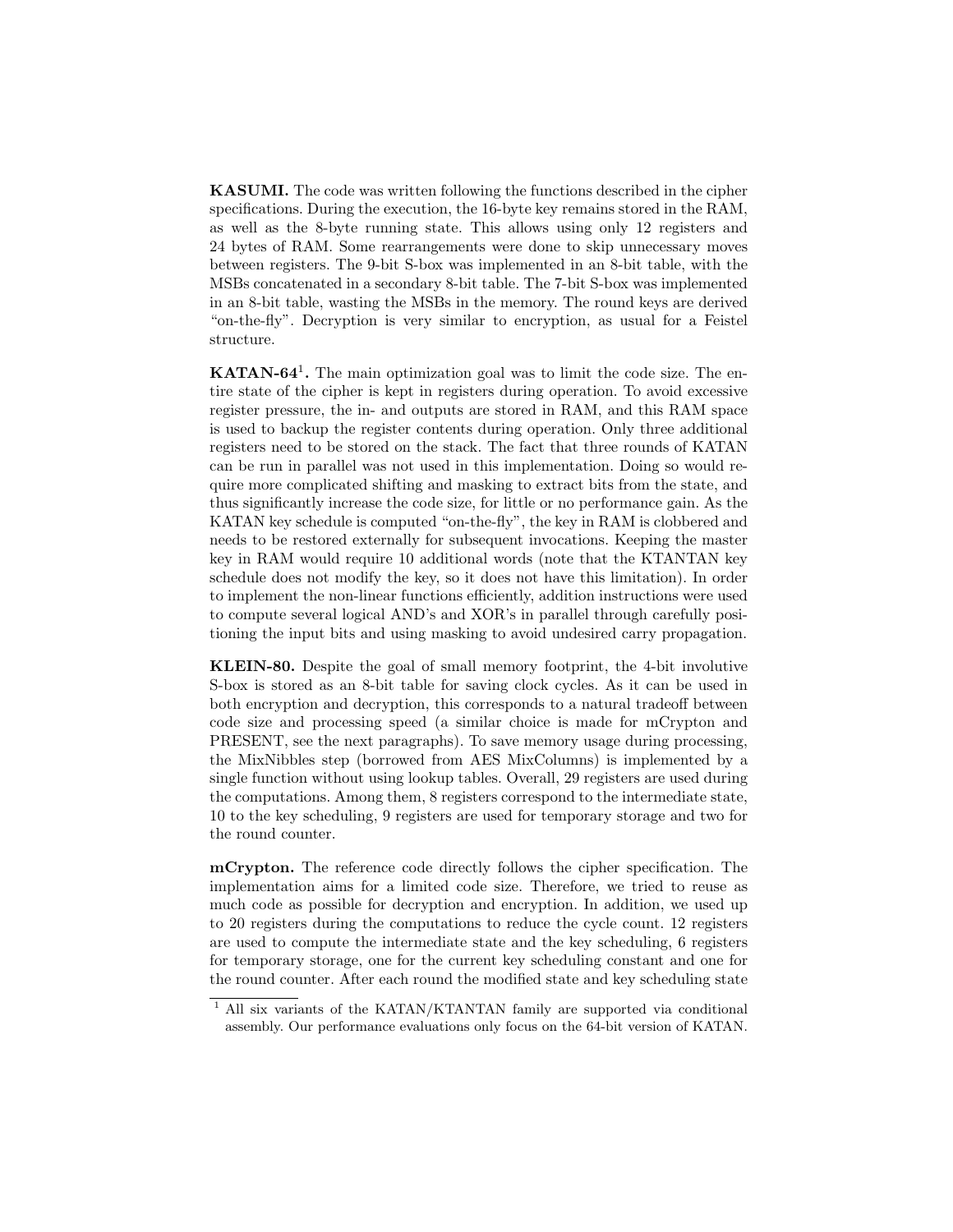are stored in RAM. The round key is derived from the key scheduling state and is temporarily stored in RAM. The four 4-bit S-boxes are stored in four 8-bit tables, wasting the 4 most significant bits of each entry, but saving cycle counts. The constants used in the key scheduling algorithm are stored in an 8-bit table.

NOEKEON. The implementation aims to minimize the code size and the number of utilized registers. During execution of the block cipher, input data and cipher key are stored in the RAM (32 bytes are required). In that way, only 4 registers are used for the running state, one register for the round counter, and three registers for temporary computations. The X-register is used for indirect addressing of the data in the RAM. Similar to the implementation of SEA (detailed below), using more registers for the running state will decrease the cycle count, but will also increase the code size because of a less generic programming. For decrypting data, the execution sequence of the computation functions is changed, which leads only to a very small increase in code size.

PRESENT. The implementation is optimized in order to limit the code size with throughput as secondary criteria. State and round key are stored in the registers to minimize accesses to RAM. The S-boxes are stored as two 256-byte tables, one for encryption and one for decryption. This allows for two S-box lookups in parallel. However, code size can easily be reduced if only encryption or decryption is performed. A single 16-byte table for the S-boxes could halve the overall code size, but would significantly impact encryption times. The code for permutation, which is the true performance bottleneck, can be used for both encryption and decryption.

SEA. The reference code was written following directly the cipher specifications. During its execution, plaintexts and keys are stored in RAM (accounting for a total of 24 bytes), limiting the register consumption to 6 registers for the running state, one register for the round counter and three registers of temporary storage. Note that higher register consumption would allow decreasing the cycle count at the cost of a less generic programming. The S-box was implemented using its bitslice representation. Decryption uses exactly the same code as encryption, with "on-the-fly" key derivation in both cases.

TEA. Implementing TEA is almost straightforward due to the simplicity of the algorithm. The implementation was optimized to limit the RAM usage and code size. As far as RAM is concerned, we only use the 24 bytes needed for plaintext and key storage, with the ciphertext overwriting the plaintext in RAM at the end of the process. The only notable issue regarding implementing TEA concerns rotations. TEA was optimized for a 32-bit architecture and the fact that only 1-position shift and rotations are available on the ATtiny, plus the need to propagate carries, made these operations slightly more complex. In particular, 5-position shifts were optimized by replacing them by a 3-position shift in the opposite direction and recovering boundary carries. Nonetheless, TEA proved to be very easy to implement, resulting in a compact code of 648 bytes.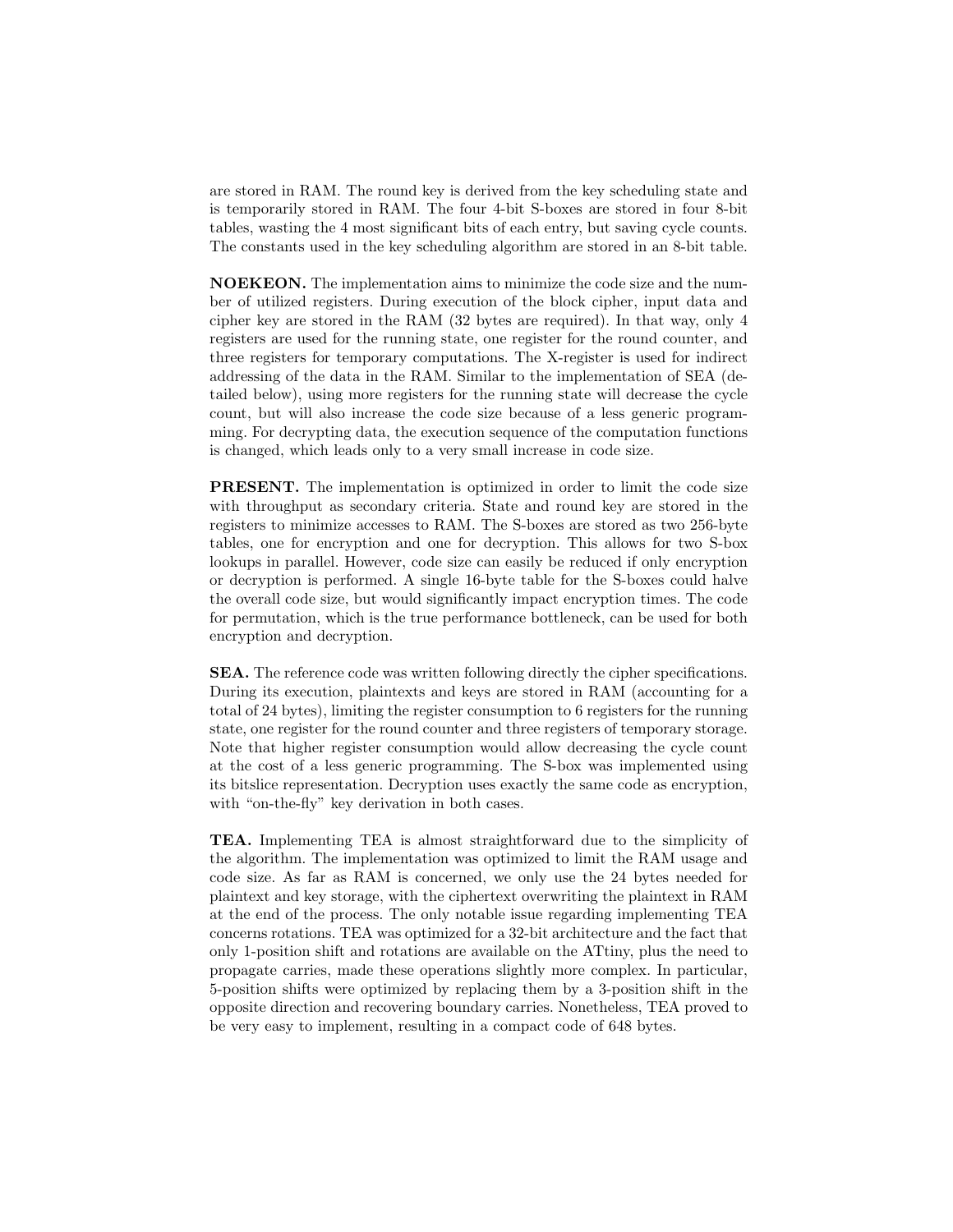## 6 Performance Evaluation

We considered 6 different metrics: code size (in bytes), RAM use (in bytes), cycle count in encryption and decryption, energy consumption and a combined metric, namely the code size  $\times$  cycle count product, normalized by the block size. The results for our different implementations are given in Figures 2, 3, 4, 5, 6, 7 (all given in appendix). We detail a few meaningful observations below.

First, as our primary goal was to consider compact implementations, we compared our code sizes with the ones listed in [10]. As illustrated in Figure 1, we reduced the memory footprint for most investigated ciphers, with specially strong improvements for DESXL, HIGHT and SEA.

Next, the code sizes of our new implementations are in Figure 2. The frontrunners are HIGHT, NOEKEON, SEA and KATAN (all take less than 500 bytes of ROM). One can notice the relatively poor performances of mCrypton, PRESENT and KLEIN. This can in part be explained by the hardware-oriented flavor of these ciphers (e.g. the use of bit permutations or manipulation of 4-bit nibbles is not optimal in 8-bit microcontrollers). As expected, standard ciphers such as the AES and KASUMI are more expensive, but only up to a limited extent (both are implemented in less than 2000 bytes of ROM).

The RAM use in Figure 3 first exhibits the large needs of IDEA regarding this metric (232 words) that are essentially due to the need to store a precomputed key schedule for this cipher. Besides, and following our design guidelines, this metric essentially reflects the size of the intermediate state that has to be stored during the execution of the algorithms. Note that for the AES, this is in contrast with the "Furious" implementation in [2], that uses 192 bytes of RAM (it also explains our slightly reduced performances for this cipher).

The cycle count in Figure 4 clearly illustrates the performance loss that is implied by the use of simple round functions in most lightweight ciphers. This loss is critical for DESXL and KATAN where the large number of round iterations lead to cycle counts beyond 50,000 cycles. It is also large for SEA, NOEKEON and HIGHT. By contrast, these metrics show the excellent efficiency of the AES Rijndael. Cycle count for decryption (Figure 5) shows similar results, with noticeable changes. Most visibly, IDEA decryption is much less efficient than its encryption. The AES also shows non-negligible overhead to decrypt. By contrast, a number of ciphers behave identically in encryption and decryption, e.g. SEA where the two routines are almost identical.

As expected, the energy consumption of all the implemented ciphers (Figure 6) is strongly correlated with the cycle count, confirming the experimental results in [9]. However, slight code dependencies can be noticed. It is an interesting scope for research to investigate whether different coding styles can further impact the energy consumption and to what extent.

Eventually, the combined metric in Figure 7 first shows the excellent size vs. performance tradeoff offered by the AES Rijndael. Among the low-cost ciphers, NOEKEON and TEA exhibit excellent figures as well, probably due to their very simple key scheduling. This comes at the cost of possible security concerns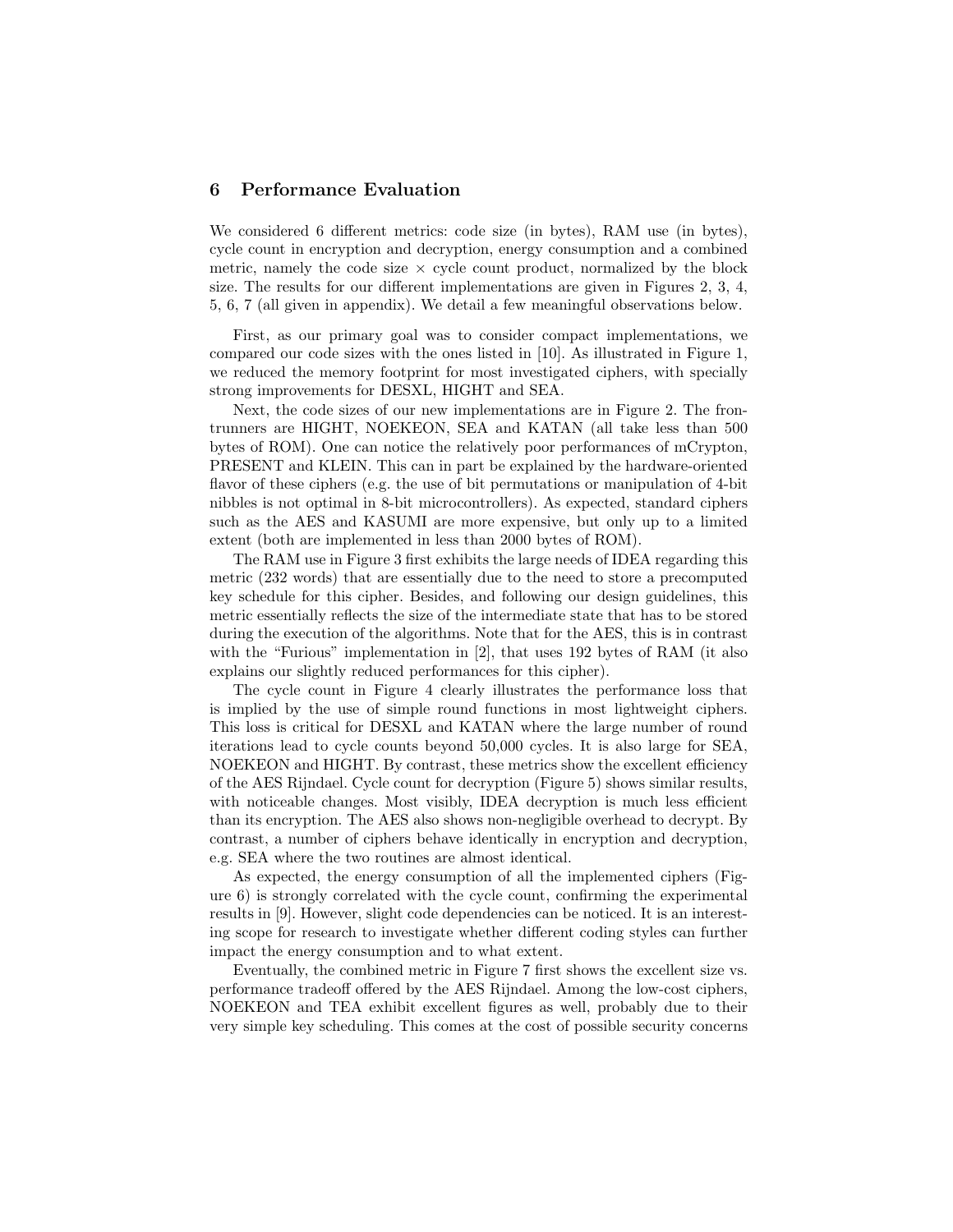regarding related-key attacks. HIGHT and KLEIN provide a good tradeoff between code size and cycle count. A similar comment applies to SEA, where parts of the overhead comes from a complex key scheduling algorithm (key rounds are as complex as the rounds for this cipher). Despite their hardware-oriented nature, PRESENT and mCrypton offer decent performance in 8-bit devices as well. KATAN falls a bit behind, mainly because of its very large cycle count. Only DESXL appears not suitable for such an implementation context.

# 7 Conclusion

This paper reported on an initiative to evaluate the performance of different standard and lightweight block ciphers on a low cost micro-controller. 12 different ciphers have been implemented with compactness as main optimization criteria. Their source code is available on a webpage, under an open-source license. Our results improve most prior work obtained for similar devices. They highlight the different tradeoffs between code size and cycle count that is offered by different algorithms. They also put forward the weaker performances of ciphers that were specifically designed with hardware performance in mind. Scopes for further research include the extension of this work towards more algorithms and the addition of countermeasures against physical attacks.

Acknowledgements. This work has been funded in part by the European Commission's ECRYPT-II NoE (ICT-2007-216676), by the Belgian State's IAP program P6/26 BCRYPT, by the ERC project 280141 (acronym CRASH), by the 7th framework European project TAMPRES, by the Walloon region's S@T Skywin, MIPSs and NANOTIC-COSMOS projects. Stéphanie Kerckhof is a PhD student funded by a FRIA grant, Belgium. F.-X. Standaert is a Research Associate of the Belgian Fund for Scientific Research (FNRS-F.R.S). Zheng Gong is supported by NSFC (No. 61100201). The authors would like to thank Svetla Nikova for her help regarding the implementation of the block cipher KLEIN.

## References

- 1. http://perso.uclouvain.be/fstandae/lightweight ciphers/.
- 2. http://point-at-infinity.org/avraes/.
- 3. 3rd Generation Partnership Project. Technical specification group services and system aspects, 3g security, specification of the 3gpp confidentiality and integrity algorithms, document 2: Kasumi specification (release 10), 2011.
- 4. ATMEL. Avr 8-bit microcontrollers, http://www.atmel.com/products/avr/.
- 5. A. Bogdanov, L. R. Knudsen, G. Leander, C. Paar, A. Poschmann, M. J. B. Robshaw, Y. Seurin, and C. Vikkelsoe. Present: An ultra-lightweight block cipher. In P. Paillier and I. Verbauwhede, editors, CHES, volume 4727 of LNCS, pages 450–466. Springer, 2007.
- 6. C. D. Cannière, O. Dunkelman, and M. Knezevic. Katan and ktantan a family of small and efficient hardware-oriented block ciphers. In C. Clavier and K. Gaj, editors, CHES, volume 5747 of LNCS, pages 272–288. Springer, 2009.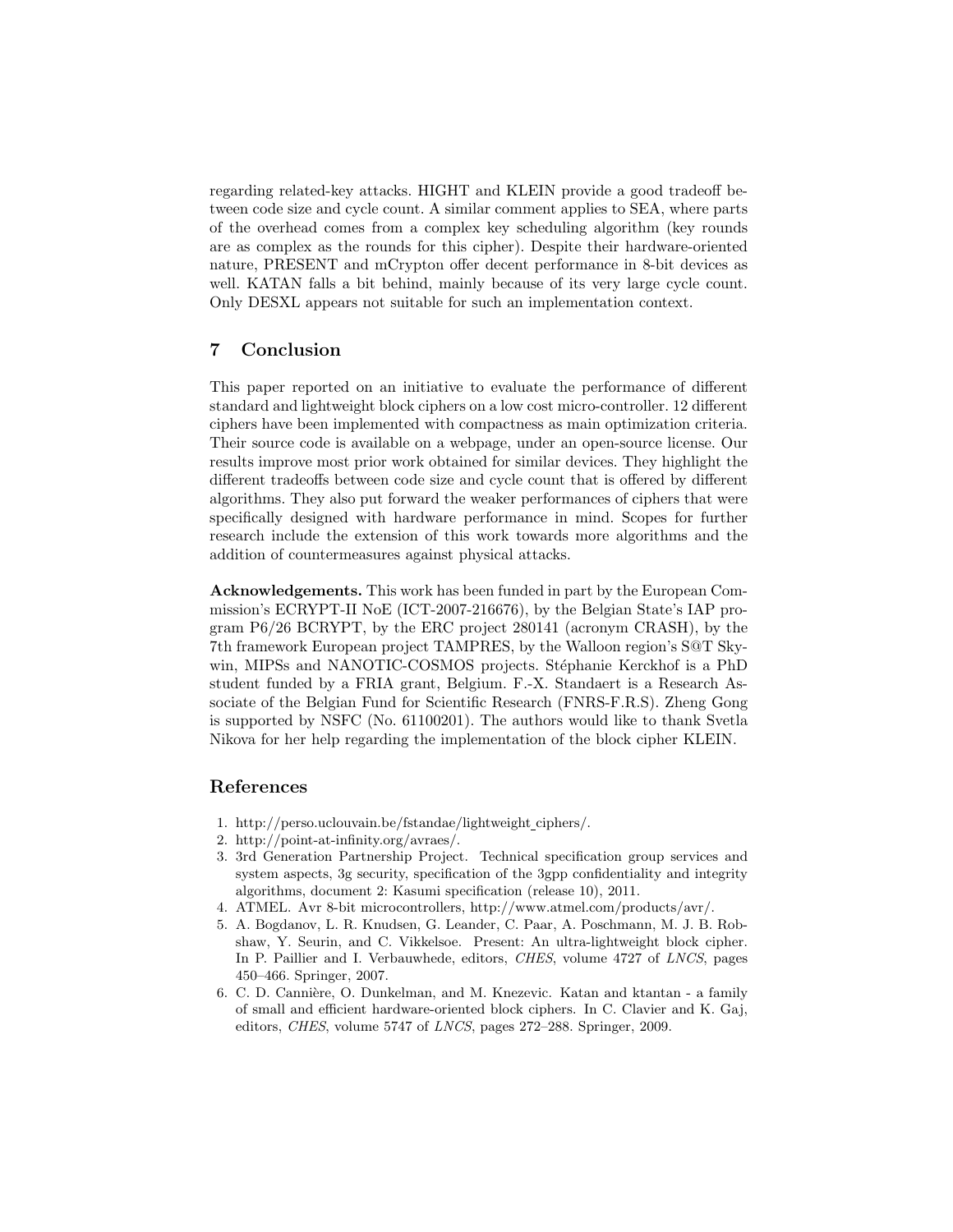- 7. J. Daemen, M. Peeters, G. V. Assche, and V. Rijmen. Nessie proposal: NOEKEON, 2000. Available online at http://gro.noekeon.org/Noekeon-spec.pdf.
- 8. J. Daemen and V. Rijmen. The Design of Rijndael: AES The Advanced Encryption Standard. Springer, 2002.
- 9. G. de Meulenaer, F. Gosset, F.-X. Standaert, and O. Pereira. On the energy cost of communication and cryptography in wireless sensor networks. In WiMob, pages 580–585. IEEE, 2008.
- 10. T. Eisenbarth, S. S. Kumar, C. Paar, A. Poschmann, and L. Uhsadel. A survey of lightweight-cryptography implementations. IEEE Design  $\mathcal C$  Test of Computers, 24(6):522–533, 2007.
- 11. K. Gaj, E. Homsirikamol, and M. Rogawski. Fair and comprehensive methodology for comparing hardware performance of fourteen round two sha-3 candidates using fpgas. In Mangard and Standaert [17], pages 264–278.
- 12. Z. Gong, S. Nikova, and Y.-W. Law. Klein: A new family of lightweight block ciphers. to appear in the proceedings of RFIDsec 2011.
- 13. D. Hong, J. Sung, S. Hong, J. Lim, S. Lee, B. Koo, C. Lee, D. Chang, J. Lee, K. Jeong, H. Kim, J. Kim, and S. Chee. Hight: A new block cipher suitable for low-resource device. In L. Goubin and M. Matsui, editors, CHES, volume 4249 of LNCS, pages 46–59. Springer, 2006.
- 14. X. Lai and J. L. Massey. A proposal for a new block encryption standard. In EUROCRYPT, pages 389–404, 1990.
- 15. G. Leander, C. Paar, A. Poschmann, and K. Schramm. New lightweight des variants. In A. Biryukov, editor, FSE, volume 4593 of LNCS, pages 196–210. Springer, 2007.
- 16. C. H. Lim and T. Korkishko. mcrypton a lightweight block cipher for security of low-cost rfid tags and sensors. In J. Song, T. Kwon, and M. Yung, editors, WISA, volume 3786 of LNCS, pages 243–258. Springer, 2005.
- 17. S. Mangard and F.-X. Standaert, editors. Cryptographic Hardware and Embedded Systems, CHES 2010, 12th International Workshop, Santa Barbara, CA, USA, August 17-20, 2010. Proceedings, volume 6225 of LNCS. Springer, 2010.
- 18. M. Matsui. New block encryption algorithm misty. In E. Biham, editor, FSE, volume 1267 of LNCS, pages 54–68. Springer, 1997.
- 19. F.-X. Standaert, G. Piret, N. Gershenfeld, and J.-J. Quisquater. Sea: A scalable encryption algorithm for small embedded applications. In J. Domingo-Ferrer, J. Posegga, and D. Schreckling, editors, CARDIS, volume 3928 of LNCS, pages 222–236. Springer, 2006.
- 20. C. Wenzel-Benner and J. Gräf. Xbx: external benchmarking extension for the supercop crypto benchmarking framework. In Mangard and Standaert [17], pages 294–305.
- 21. D. J. Wheeler and R. M. Needham. Tea, a tiny encryption algorithm. In B. Preneel, editor, FSE, volume 1008 of LNCS, pages 363–366. Springer, 1994.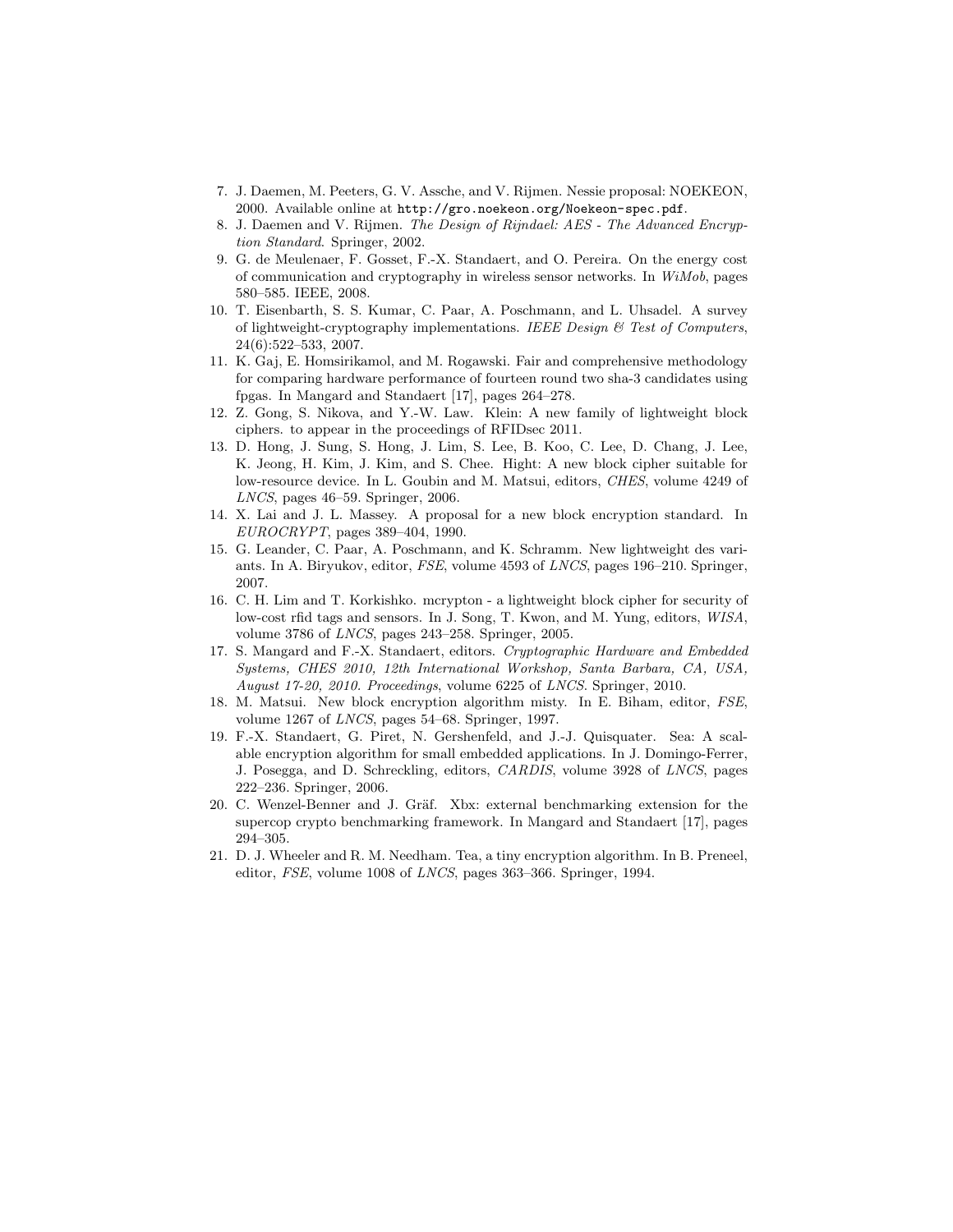

Fig. 1. Code size: comparison with previous work [10].



Fig. 2. Performance evaluation: code size.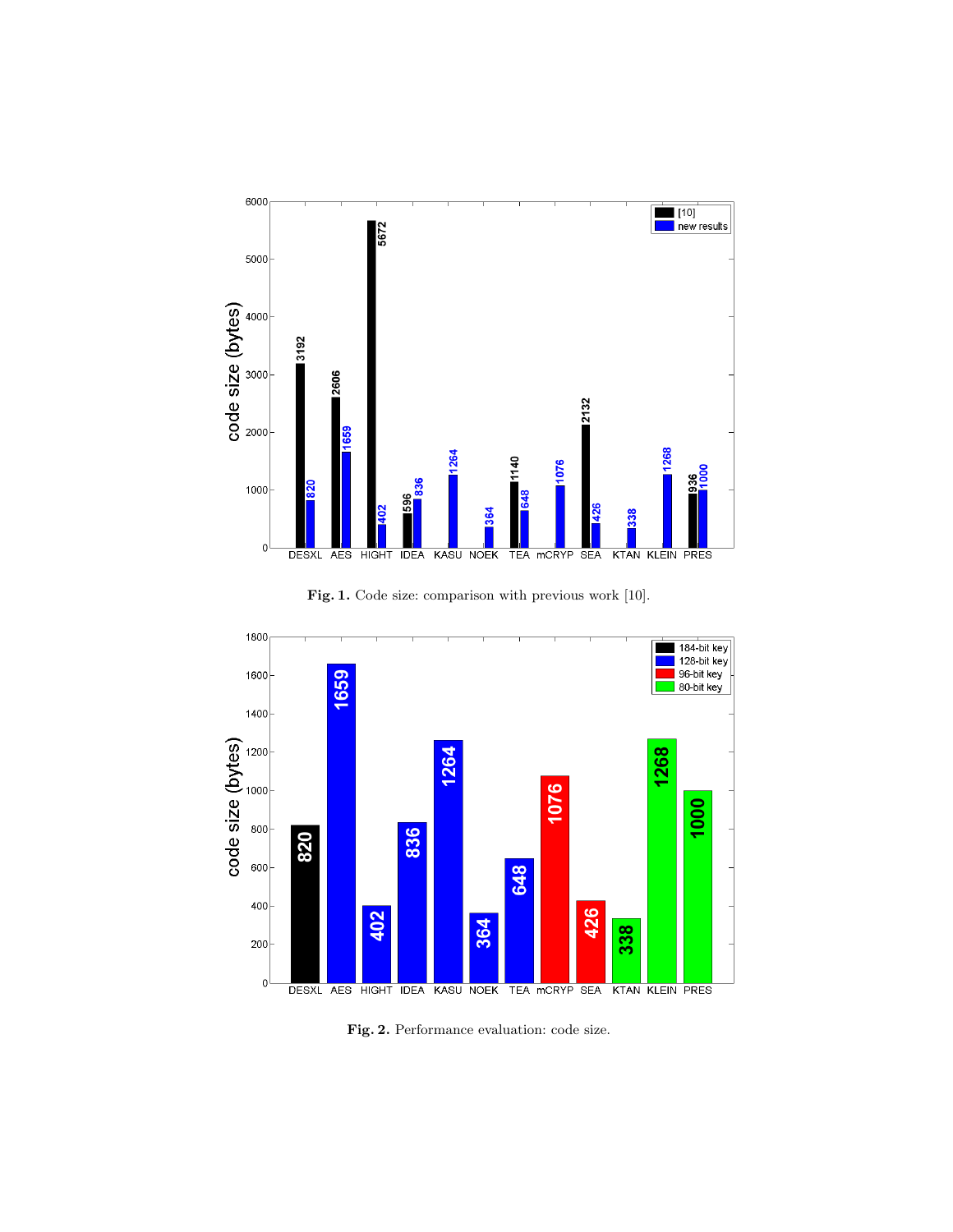

Fig. 3. Performance evaluation: RAM use.



Fig. 4. Performance evaluation: cycle count (encryption).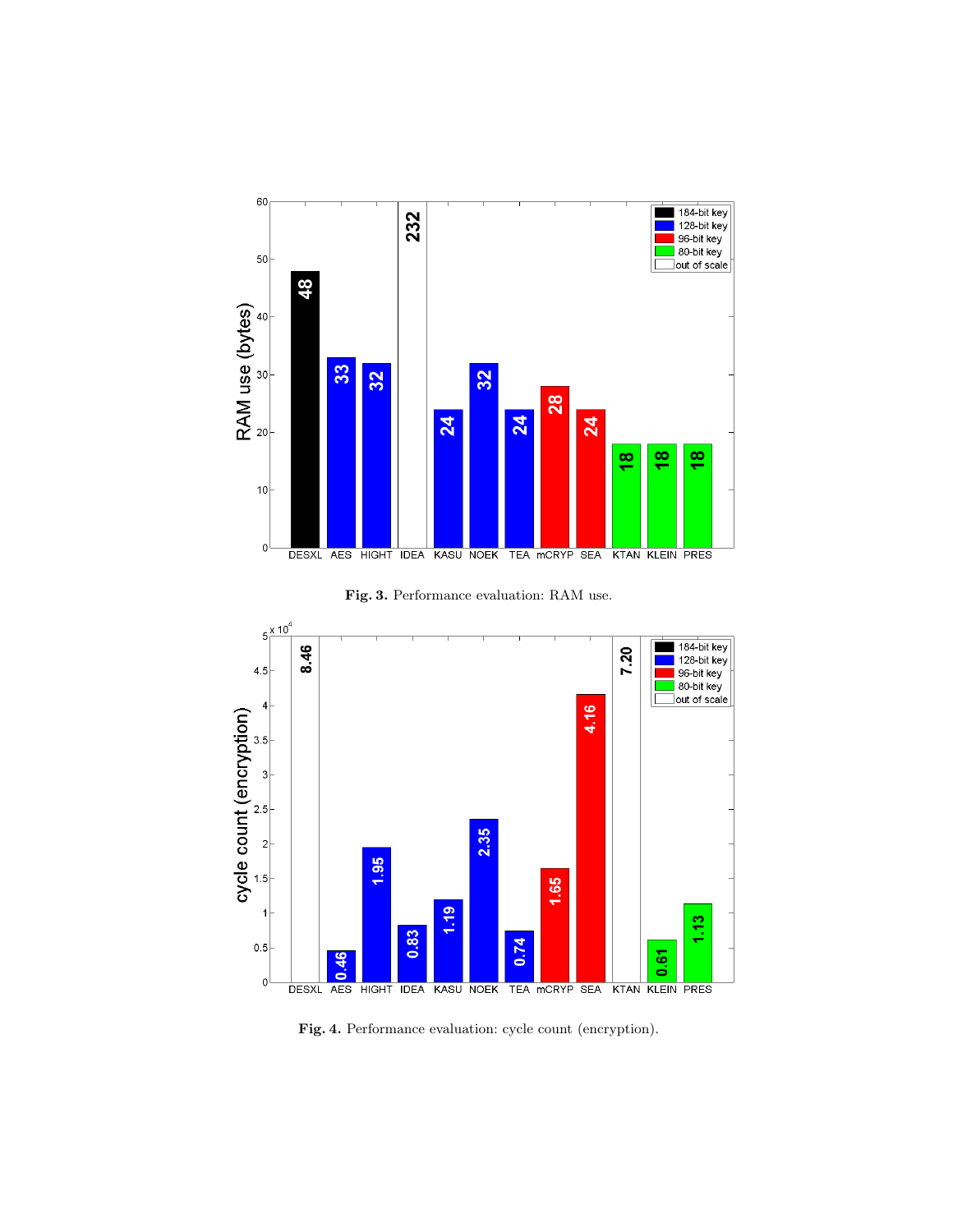

Fig. 5. Performance evaluation: cycle count (decryption).



Fig. 6. Performance evaluation: energy consumption.